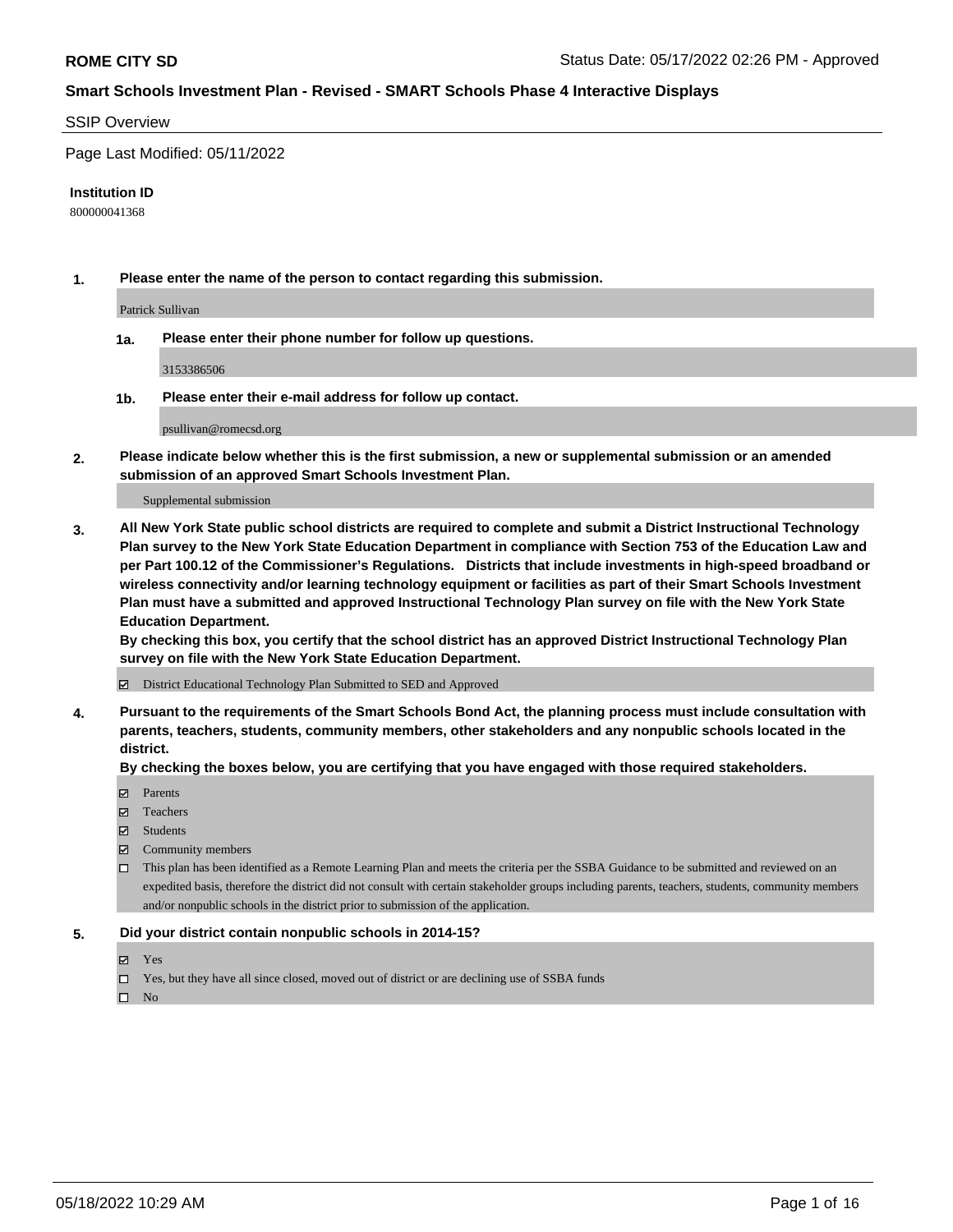### SSIP Overview

Page Last Modified: 05/11/2022

### **6. Certify that the following required steps have taken place by checking the boxes below:**

- The district developed and the school board approved a preliminary Smart Schools Investment Plan.
- $\boxtimes$  The preliminary plan was posted on the district website for at least 30 days. The district included an address to which any written comments on the plan should be sent.
- $\boxtimes$  The school board conducted a hearing that enabled stakeholders to respond to the preliminary plan. This hearing may have occured as part of a normal Board meeting, but adequate notice of the event must have been provided through local media and the district website for at least two weeks prior to the meeting.
- The district prepared a final plan for school board approval and such plan has been approved by the school board.
- $\boxtimes$  The final proposed plan that has been submitted has been posted on the district's website.
- This Plan has been identified as a Remote Learning Plan and meets the criteria per the SSBA Guidance to be submitted and reviewed on an expedited basis, therefore this plan has not met certain stakeholder engagement requirements including, consulting with nonpublic schools in advance of plan submission, having the school board conduct a hearing on the plan and/or posting the plan to the district website for a minimum of 30 days. This district will post the Remote Learning Plan to the district's website upon submission of the application.
- **6a. Please upload the proposed Smart Schools Investment Plan (SSIP) that was posted on the district's website, along with any supporting materials. Note that this should be different than your recently submitted Educational Technology Survey. The Final SSIP, as approved by the School Board, should also be posted on the website and remain there during the course of the projects contained therein.**

Phase 4 Interactive Displays - Smart Schools Investment Plan.pdf

**6b. Enter the webpage address where the final Smart Schools Investment Plan is posted. The Plan should remain posted for the life of the included projects.**

https://romecsd.org/cms/One.aspx?portalId=695465&pageId=3922697

**7. Please enter an estimate of the total number of students and staff that will benefit from this Smart Schools Investment Plan based on the cumulative projects submitted to date.**

6,800

**8. An LEA/School District may partner with one or more other LEA/School Districts to form a consortium to pool Smart Schools Bond Act funds for a project that meets all other Smart School Bond Act requirements. Each school district participating in the consortium will need to file an approved Smart Schools Investment Plan for the project and submit a signed Memorandum of Understanding that sets forth the details of the consortium including the roles of each respective district.**

 $\Box$  The district plans to participate in a consortium to partner with other school district(s) to implement a Smart Schools project.

**9. Please enter the name and 6-digit SED Code for each LEA/School District participating in the Consortium.**

| <b>Partner LEA/District</b> | <b>ISED BEDS Code</b> |
|-----------------------------|-----------------------|
| (No Response)               | (No Response)         |

### **10. Please upload a signed Memorandum of Understanding with all of the participating Consortium partners.**

(No Response)

#### **11. Your district's Smart Schools Bond Act Allocation is:**

\$6,016,740

#### **12. Final 2014-15 BEDS Enrollment to calculate Nonpublic Sharing Requirement**

|            | <b>Public Enrollment</b> | l Nonpublic Enrollment | <b>Total Enrollment</b> | l Nonpublic Percentage |
|------------|--------------------------|------------------------|-------------------------|------------------------|
| Enrollment | 5,208                    | 78                     | 5.286.00                | .48                    |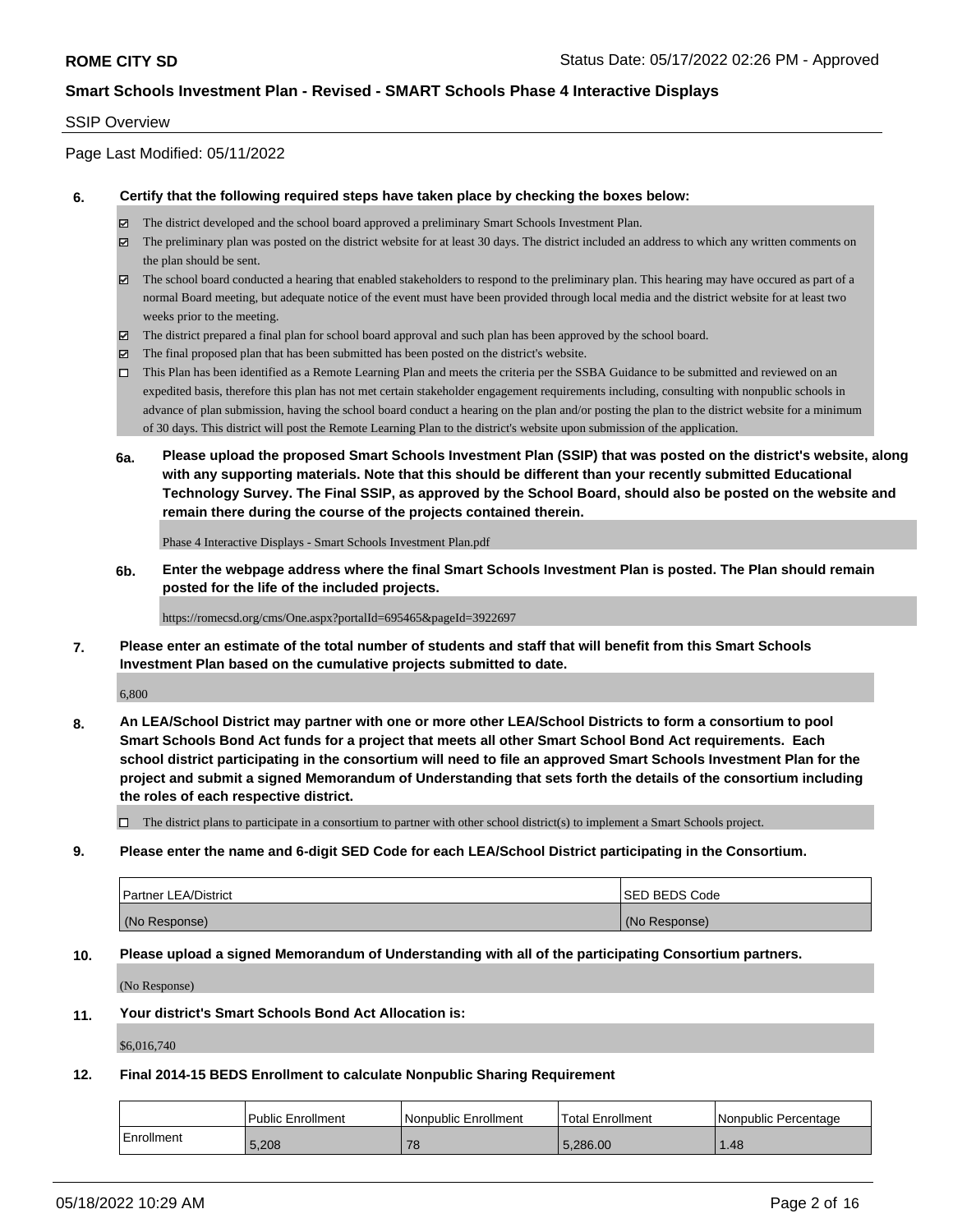# SSIP Overview

Page Last Modified: 05/11/2022

**13. This table compares each category budget total, as entered in that category's page, to the total expenditures listed in the category's expenditure table. Any discrepancies between the two must be resolved before submission.**

|                                            | Sub-Allocations | <b>Expenditure Totals</b> | <b>Difference</b> |
|--------------------------------------------|-----------------|---------------------------|-------------------|
| <b>School Connectivity</b>                 | 0.00            | 0.00                      | 0.00              |
| Connectivity Projects for<br>Communities   | 0.00            | 0.00                      | 0.00              |
| Classroom Technology                       | 2,017,800.00    | 2,017,800.00              | 0.00              |
| Pre-Kindergarten Classrooms                | 0.00            | 0.00                      | 0.00              |
| Replace Transportable<br><b>Classrooms</b> | 0.00            | 0.00                      | 0.00              |
| <b>High-Tech Security Features</b>         | 0.00            | 0.00                      | 0.00              |
| Nonpublic Loan                             | 0.00            | 0.00                      | 0.00              |
| Totals:                                    | 2,017,800       | 2,017,800                 | 0                 |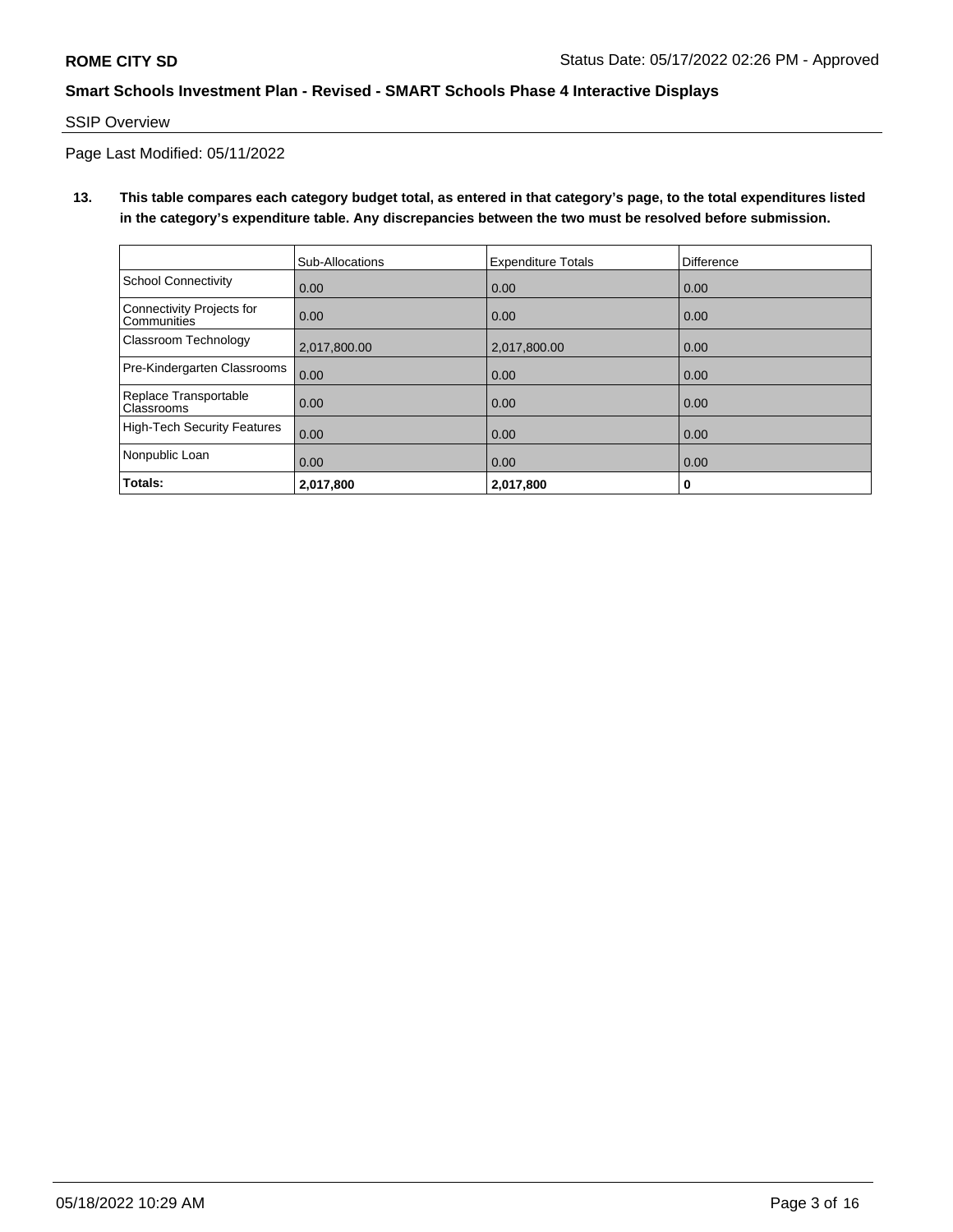### School Connectivity

Page Last Modified: 09/21/2021

- **1. In order for students and faculty to receive the maximum benefit from the technology made available under the Smart Schools Bond Act, their school buildings must possess sufficient connectivity infrastructure to ensure that devices can be used during the school day. Smart Schools Investment Plans must demonstrate that:**
	- **• sufficient infrastructure that meets the Federal Communications Commission's 100 Mbps per 1,000 students standard currently exists in the buildings where new devices will be deployed, or**
	- **• is a planned use of a portion of Smart Schools Bond Act funds, or**
	- **• is under development through another funding source.**

**Smart Schools Bond Act funds used for technology infrastructure or classroom technology investments must increase the number of school buildings that meet or exceed the minimum speed standard of 100 Mbps per 1,000 students and staff within 12 months. This standard may be met on either a contracted 24/7 firm service or a "burstable" capability. If the standard is met under the burstable criteria, it must be:**

**1. Specifically codified in a service contract with a provider, and**

**2. Guaranteed to be available to all students and devices as needed, particularly during periods of high demand, such as computer-based testing (CBT) periods.**

**Please describe how your district already meets or is planning to meet this standard within 12 months of plan submission.**

(No Response)

- **1a. If a district believes that it will be impossible to meet this standard within 12 months, it may apply for a waiver of this requirement, as described on the Smart Schools website. The waiver must be filed and approved by SED prior to submitting this survey.**
	- By checking this box, you are certifying that the school district has an approved waiver of this requirement on file with the New York State Education Department.
- **2. Connectivity Speed Calculator (Required). If the district currently meets the required speed, enter "Currently Met" in the last box: Expected Date When Required Speed Will be Met.**

|                         | l Number of     | Required Speed | Current Speed in   Expected Speed |                                      | Expected Date |
|-------------------------|-----------------|----------------|-----------------------------------|--------------------------------------|---------------|
|                         | <b>Students</b> | lin Mbps       | <b>Mbps</b>                       | to be Attained                       | When Required |
|                         |                 |                |                                   | Within 12 Months   Speed Will be Met |               |
| <b>Calculated Speed</b> | (No Response)   | 0.00           | (No Response)                     | (No Response)                        | (No Response) |

**3. Describe how you intend to use Smart Schools Bond Act funds for high-speed broadband and/or wireless connectivity projects in school buildings.**

(No Response)

**4. Describe the linkage between the district's District Instructional Technology Plan and how the proposed projects will improve teaching and learning. (There should be a link between your response to this question and your responses to Question 1 in Section IV - NYSED Initiatives Alignment: "Explain how the district use of instructional technology will serve as a part of a comprehensive and sustained effort to support rigorous academic standards attainment and performance improvement for students."** 

**Your answer should also align with your answers to the questions in Section II - Strategic Technology Planning and the associated Action Steps in Section III - Action Plan.)**

(No Response)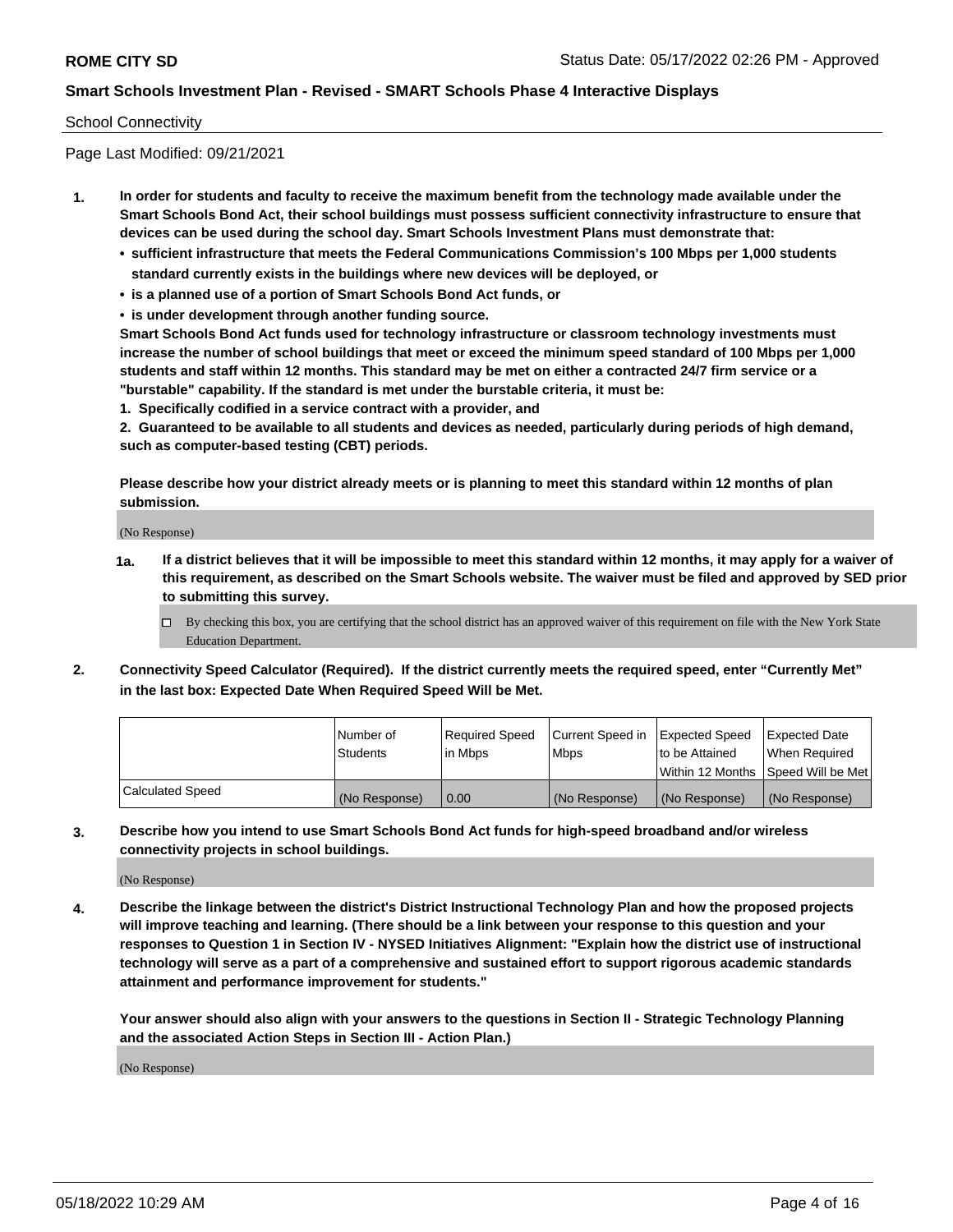#### School Connectivity

Page Last Modified: 09/21/2021

**5. If the district wishes to have students and staff access the Internet from wireless devices within the school building, or in close proximity to it, it must first ensure that it has a robust Wi-Fi network in place that has sufficient bandwidth to meet user demand.**

**Please describe how you have quantified this demand and how you plan to meet this demand.**

(No Response)

**6. Smart Schools plans with any expenditures in the School Connectivity category require a project number from the Office of Facilities Planning. Districts must submit an SSBA LOI and receive project numbers prior to submitting the SSIP. As indicated on the LOI, some projects may be eligible for a streamlined review and will not require a building permit.**

**Please indicate on a separate row each project number given to you by the Office of Facilities Planning.**

| <b>Project Number</b> |  |
|-----------------------|--|
| (No Response)         |  |

**7. Certain high-tech security and connectivity infrastructure projects may be eligible for an expedited review process as determined by the Office of Facilities Planning.**

**Was your project deemed eligible for streamlined review?**

(No Response)

#### **8. Include the name and license number of the architect or engineer of record.**

| Name          | I License Number |
|---------------|------------------|
| (No Response) | (No Response)    |

#### **9. Public Expenditures – Loanable (Counts toward the nonpublic loan calculation)**

| Select the allowable expenditure type.<br>Repeat to add another item under each type. | <b>PUBLIC</b> Items to be<br>l Purchased | Quantity         | Cost Per Item    | <b>Total Cost</b> |
|---------------------------------------------------------------------------------------|------------------------------------------|------------------|------------------|-------------------|
| (No Response)                                                                         | (No Response)                            | (No<br>Response) | (No<br>Response) | 0.00              |
|                                                                                       |                                          | -0               | 0.00             |                   |

### **10. Public Expenditures – Non-Loanable (Does not count toward nonpublic loan calculation)**

| Select the allowable expenditure | <b>PUBLIC</b> Items to be purchased | Quantity      | Cost per Item | <b>Total Cost</b> |
|----------------------------------|-------------------------------------|---------------|---------------|-------------------|
| type.                            |                                     |               |               |                   |
| Repeat to add another item under |                                     |               |               |                   |
| each type.                       |                                     |               |               |                   |
| (No Response)                    | (No Response)                       | (No Response) | (No Response) | 0.00              |
|                                  |                                     | U             | 0.00          |                   |

### **11. Final 2014-15 BEDS Enrollment to calculate Nonpublic Sharing Requirement (no changes allowed.)**

|            | <b>Public Enrollment</b> | Nonpublic Enrollment | Total Enrollment | Nonpublic Percentage |
|------------|--------------------------|----------------------|------------------|----------------------|
| Enrollment | 5.208                    | 78                   | 5.286.00         | .48                  |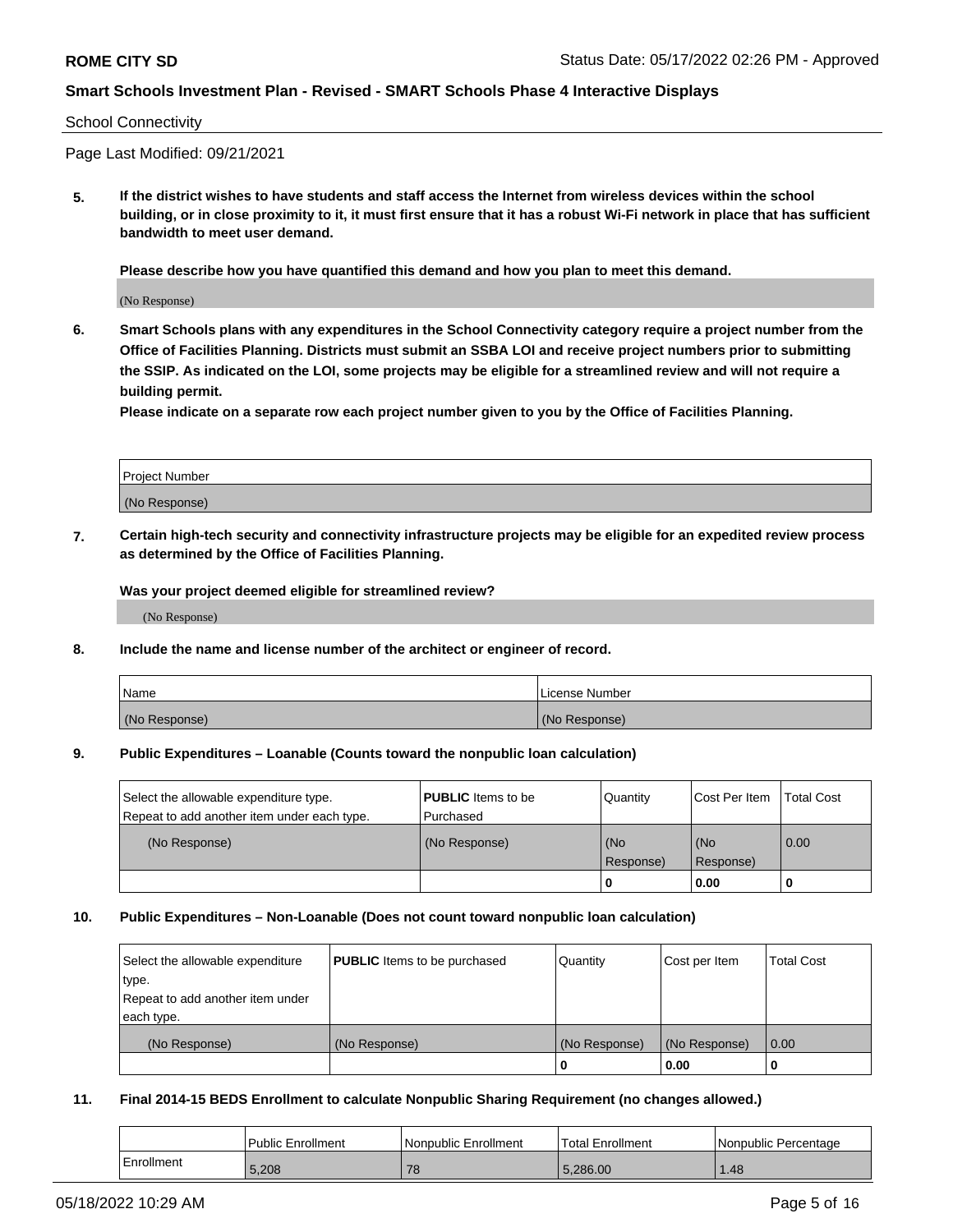# School Connectivity

Page Last Modified: 09/21/2021

# **12. Total Public Budget - Loanable (Counts toward the nonpublic loan calculation)**

|                                               | <b>Public Allocations</b> | <b>Estimated Nonpublic Loan</b><br>Amount | Estimated Total Sub-Allocations |
|-----------------------------------------------|---------------------------|-------------------------------------------|---------------------------------|
| Network/Access Costs                          | (No Response)             | 0.00                                      | 0.00                            |
| School Internal Connections and<br>Components | (No Response)             | 0.00                                      | 0.00                            |
| Other                                         | (No Response)             | 0.00                                      | 0.00                            |
| Totals:                                       | 0.00                      |                                           | 0                               |

# **13. Total Public Budget – Non-Loanable (Does not count toward the nonpublic loan calculation)**

|                                            | Sub-          |
|--------------------------------------------|---------------|
|                                            | Allocation    |
| Network/Access Costs                       | (No Response) |
| <b>Outside Plant Costs</b>                 | (No Response) |
| School Internal Connections and Components | (No Response) |
| <b>Professional Services</b>               | (No Response) |
| Testing                                    | (No Response) |
| <b>Other Upfront Costs</b>                 | (No Response) |
| <b>Other Costs</b>                         | (No Response) |
| Totals:                                    | 0.00          |

# **14. School Connectivity Totals**

|                          | Total Sub-Allocations |
|--------------------------|-----------------------|
| Total Loanable Items     | 0.00                  |
| Total Non-Ioanable Items | 0.00                  |
| Totals:                  | 0                     |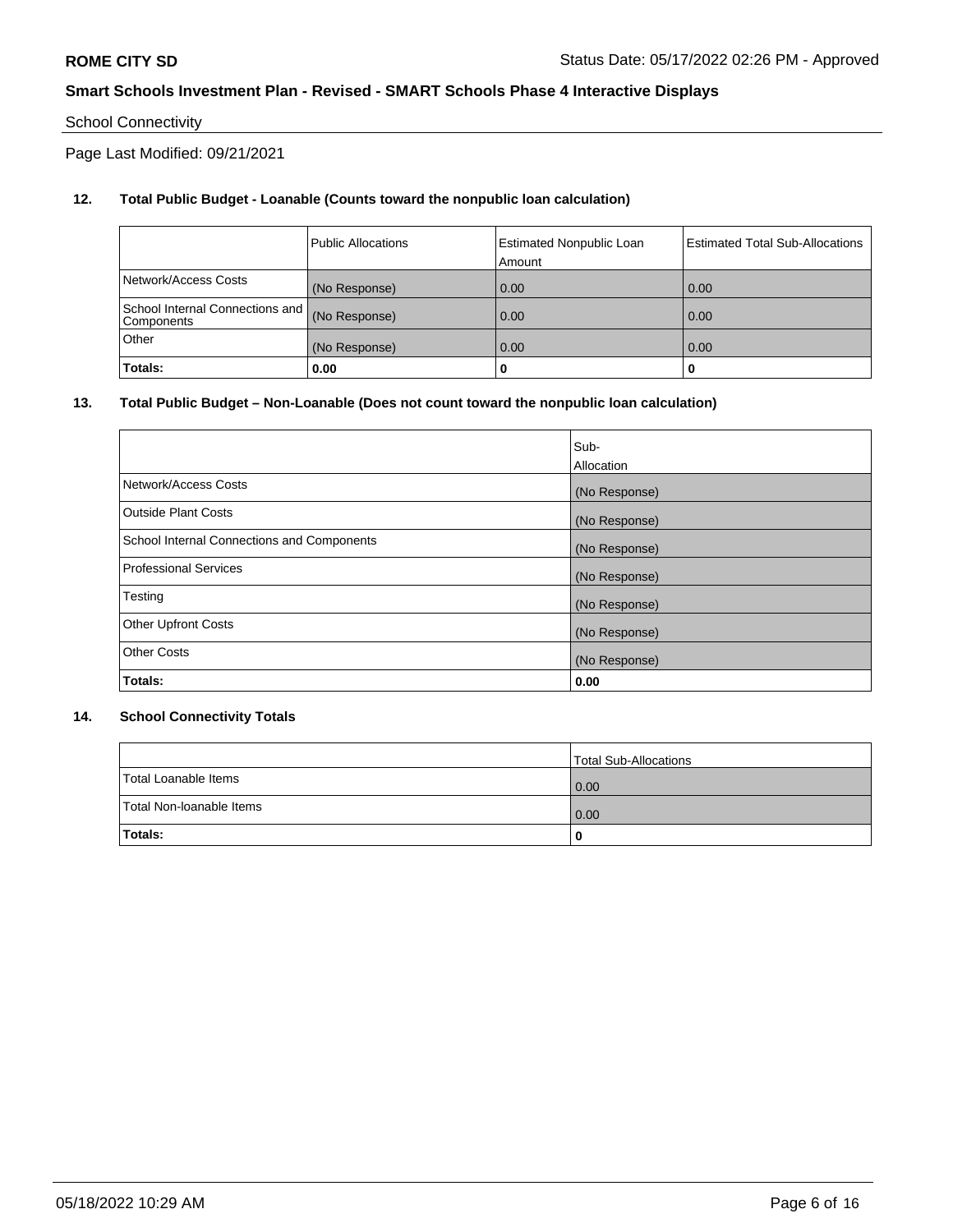Community Connectivity (Broadband and Wireless)

Page Last Modified: 09/21/2021

**1. Describe how you intend to use Smart Schools Bond Act funds for high-speed broadband and/or wireless connectivity projects in the community.**

(No Response)

**2. Please describe how the proposed project(s) will promote student achievement and increase student and/or staff access to the Internet in a manner that enhances student learning and/or instruction outside of the school day and/or school building.**

(No Response)

**3. Community connectivity projects must comply with all the necessary local building codes and regulations (building and related permits are not required prior to plan submission).**

 $\Box$  I certify that we will comply with all the necessary local building codes and regulations.

**4. Please describe the physical location of the proposed investment.**

(No Response)

**5. Please provide the initial list of partners participating in the Community Connectivity Broadband Project, along with their Federal Tax Identification (Employer Identification) number.**

| <b>Project Partners</b> | Federal ID#   |
|-------------------------|---------------|
| (No Response)           | (No Response) |

**6. Please detail the type, quantity, per unit cost and total cost of the eligible items under each sub-category.**

| Select the allowable expenditure          | Item to be purchased | Quantity      | Cost per Item | <b>Total Cost</b> |
|-------------------------------------------|----------------------|---------------|---------------|-------------------|
| type.<br>Repeat to add another item under |                      |               |               |                   |
| each type.                                |                      |               |               |                   |
| (No Response)                             | (No Response)        | (No Response) | (No Response) | 0.00              |
|                                           |                      | 0             | 0.00          |                   |

**7. If you are submitting an allocation for Community Connectivity, complete this table.**

**Note that the calculated Total at the bottom of the table must equal the Total allocation for this category that you entered in the SSIP Overview overall budget.**

|                              | Sub-Allocation |
|------------------------------|----------------|
| Network/Access Costs         | (No Response)  |
| <b>Outside Plant Costs</b>   | (No Response)  |
| Tower Costs                  | (No Response)  |
| Customer Premises Equipment  | (No Response)  |
| <b>Professional Services</b> | (No Response)  |
| Testing                      | (No Response)  |
| <b>Other Upfront Costs</b>   | (No Response)  |
| <b>Other Costs</b>           | (No Response)  |
| Totals:                      | 0.00           |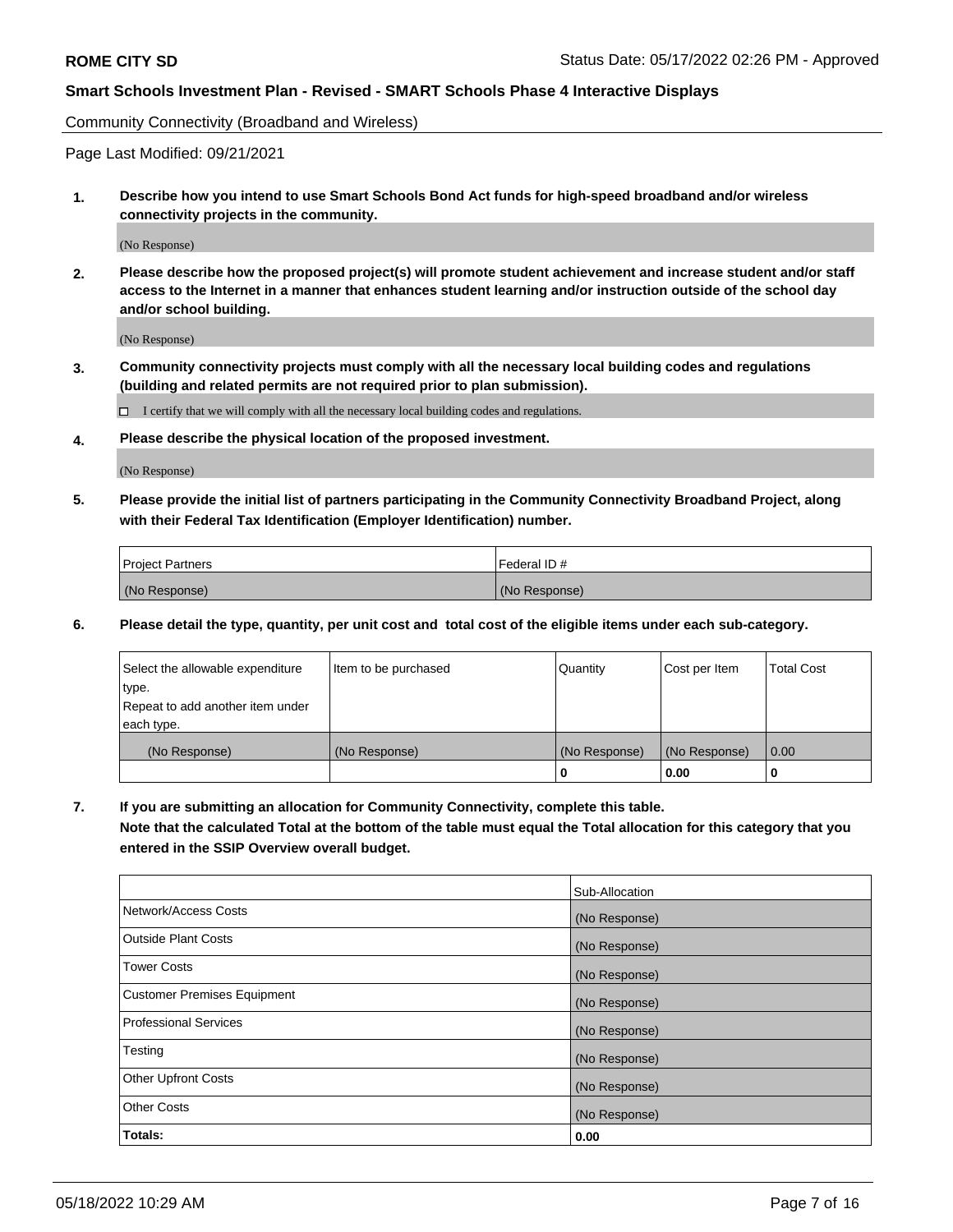### Classroom Learning Technology

Page Last Modified: 01/11/2022

**1. In order for students and faculty to receive the maximum benefit from the technology made available under the Smart Schools Bond Act, their school buildings must possess sufficient connectivity infrastructure to ensure that devices can be used during the school day. Smart Schools Investment Plans must demonstrate that sufficient infrastructure that meets the Federal Communications Commission's 100 Mbps per 1,000 students standard currently exists in the buildings where new devices will be deployed, or is a planned use of a portion of Smart Schools Bond Act funds, or is under development through another funding source.**

**Smart Schools Bond Act funds used for technology infrastructure or classroom technology investments must increase the number of school buildings that meet or exceed the minimum speed standard of 100 Mbps per 1,000 students and staff within 12 months. This standard may be met on either a contracted 24/7 firm service or a "burstable" capability. If the standard is met under the burstable criteria, it must be:**

**1. Specifically codified in a service contract with a provider, and**

**2. Guaranteed to be available to all students and devices as needed, particularly during periods of high demand, such as computer-based testing (CBT) periods.**

**Please describe how your district already meets or is planning to meet this standard within 12 months of plan submission.**

The district currently meets the Federal Communications Commission speed requirement of 100 Mbps per 1,000 students. Our plan primarily focuses on increasing students'i<sup>34</sup> access to mobile technology in the classroom. In order to support our 1:1 initiative, we plan to use SBBA funds to increase our outgoing bandwidth to 10 Gbps. This will help ensure that our infrastructure can handle the increase in demands from the student devices.

- **1a. If a district believes that it will be impossible to meet this standard within 12 months, it may apply for a waiver of this requirement, as described on the Smart Schools website. The waiver must be filed and approved by SED prior to submitting this survey.**
	- By checking this box, you are certifying that the school district has an approved waiver of this requirement on file with the New York State Education Department.
- **2. Connectivity Speed Calculator (Required). If the district currently meets the required speed, enter "Currently Met" in the last box: Expected Date When Required Speed Will be Met.**

|                         | l Number of<br><b>Students</b> | Required Speed<br>lin Mbps | Current Speed in Expected Speed<br><b>Mbps</b> | to be Attained<br>Within 12 Months ISpeed Will be Met | Expected Date<br>When Required |
|-------------------------|--------------------------------|----------------------------|------------------------------------------------|-------------------------------------------------------|--------------------------------|
| <b>Calculated Speed</b> | 5,700                          | 570.00                     | 1024                                           | 10240                                                 | currently met                  |

**3. If the district wishes to have students and staff access the Internet from wireless devices within the school building, or in close proximity to it, it must first ensure that it has a robust Wi-Fi network in place that has sufficient bandwidth to meet user demand.**

**Please describe how you have quantified this demand and how you plan to meet this demand.**

The district's bandwidth is monitored by reviewing network traffic during various periods of the school day. To guarantee that the district can support the increasing number of mobile devices added to the district network, we plan to increase the bandwidth and add additional access points, progressing towards full WiFi coverage in all instructional areas. i<sup>34</sup> When applicable, technology purchases will be modular and be able to meet current needs while also maintaining flexibility to adapt to future needs. ï¾ As the district expands the network, research will be conducted and preventive measures will be implemented to protect the infrastructure from malfunction, unauthorized access, and misuse.

**4. All New York State public school districts are required to complete and submit an Instructional Technology Plan survey to the New York State Education Department in compliance with Section 753 of the Education Law and per Part 100.12 of the Commissioner's Regulations.**

**Districts that include educational technology purchases as part of their Smart Schools Investment Plan must have a submitted and approved Instructional Technology Plan survey on file with the New York State Education Department.**

By checking this box, you are certifying that the school district has an approved Instructional Technology Plan survey on file with the New York State Education Department.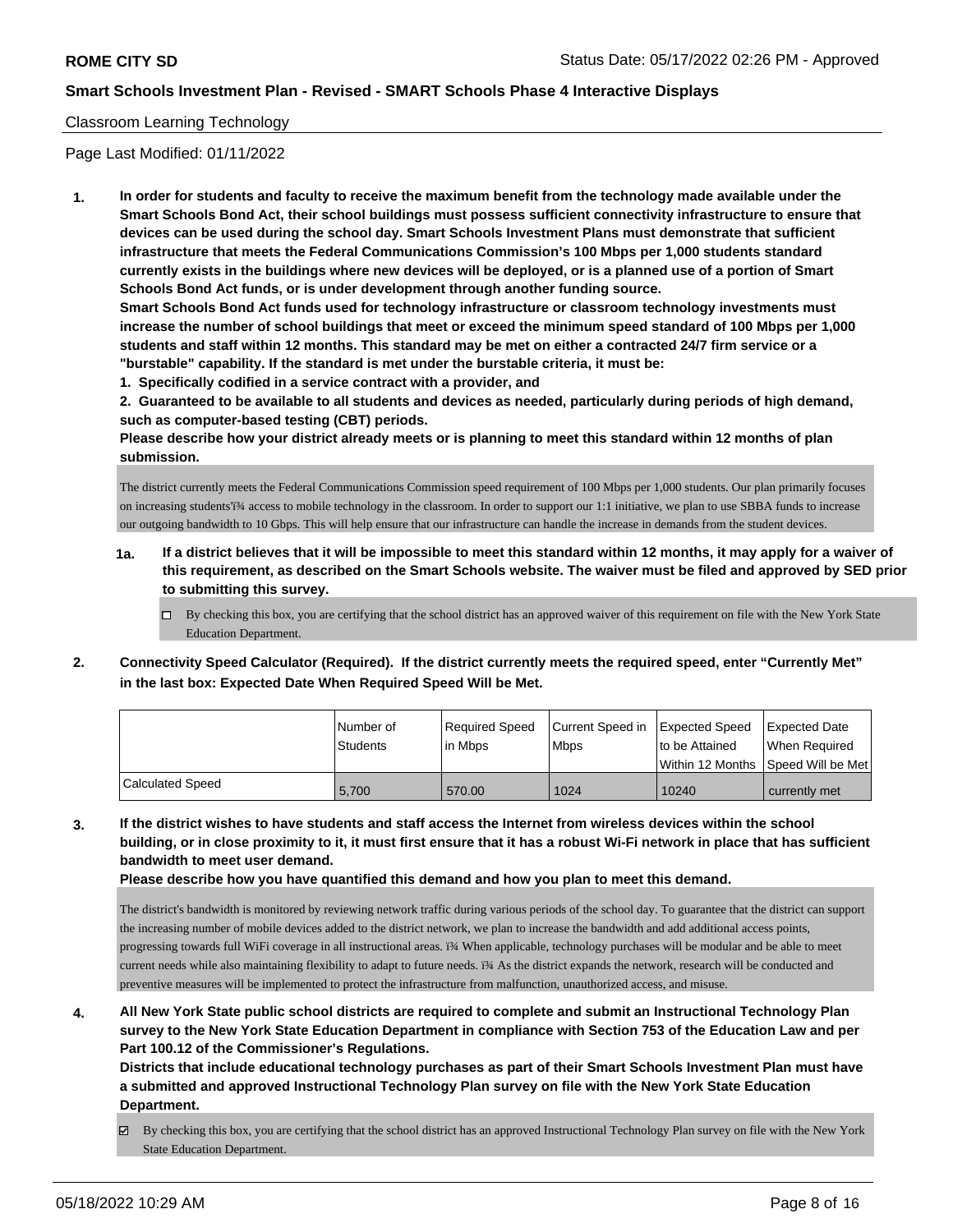### Classroom Learning Technology

Page Last Modified: 01/11/2022

**5. Describe the devices you intend to purchase and their compatibility with existing or planned platforms or systems. Specifically address the adequacy of each facility's electrical, HVAC and other infrastructure necessary to install and support the operation of the planned technology.**

Each classroom is equipped with adequate power receptaclesï¾ for powering the interactive panelsï¾ The proposed panelsï¾ are also fully compatible and optimized with our newly upgraded wireless access points that supporti¾ support 802.11ac Wave 2, the latest Wi-Fi standard. Finally, the newly installed access points will allow teachers and students to share and present content wirelesslyi¾ to the screens thereby increasing collaboration and communication among all parties.ï¾

# **6. Describe how the proposed technology purchases will:**

- **> enhance differentiated instruction;**
- **> expand student learning inside and outside the classroom;**
- **> benefit students with disabilities and English language learners; and**
- **> contribute to the reduction of other learning gaps that have been identified within the district.**

**The expectation is that districts will place a priority on addressing the needs of students who struggle to succeed in a rigorous curriculum. Responses in this section should specifically address this concern and align with the district's Instructional Technology Plan (in particular Question 2 of E. Curriculum and Instruction: "Does the district's instructional technology plan address the needs of students with disabilities to ensure equitable access to instruction, materials and assessments?" and Question 3 of the same section: "Does the district's instructional technology plan address the provision of assistive technology specifically for students with disabilities to ensure access to and participation in the general curriculum?")**

**In addition, describe how the district ensures equitable access to instruction, materials and assessments and participation in the general curriculum for both SWD and English Language Learners/Multilingual Learners (ELL/MLL) students.**

**Please note: If this plan has been identified as a Remote Learning Plan to be submitted and reviewed on an expedited basis, the district should explain how this plan will facilitate remote and hybrid learning, in lieu of responding to the question above.**

The proposed purchases in conjunction with continuous professional development will promote the use of web-based forms and applications to create flipped classrooms, promote blended learning, and differentiated instruction. ï¾ The devices being purchased will ensure students are able to access classroom resources and assignments inside and outside the classroom with or without an internet connection. ï¾ Flipped instruction through online forms can also help save precious classroom time, better inform instruction, and also address the diverse needs of students. ï¾

The screensï¾ specified are equipped with several accessibility features to help meet the diverse needs of students with disabilities. ï¾ These accessibilityï¾ features include magnification gestures, closed captioning,ï¾ high contrast, and text to speech.ï¾ ï¾

Finally, a combination of built-inï¾ and supplemental apps can translate web-based and classroom content into any language to help meet the needs of English language learners.ï¾ Androidï¾ apps like Google Translate and Duolingo can also help differentiate learning for English language learners. ï¾ ï¾

**7. Where appropriate, describe how the proposed technology purchases will enhance ongoing communication with parents and other stakeholders and help the district facilitate technology-based regional partnerships, including distance learning and other efforts.**

The interactive screens chosen can be used in conjunction with a webcami¾ to explore distance learning opportunities and connect with content experts beyond the walls of the traditional classroom. ï¾ Using apps like Google Meet on the screens allow students and teachers to connect with individuals and organizations who can supplement traditional instruction with real world experiences and information, thereby increasing the learning community teachers and studentsï¾ have access to.

The collaborative features built into Google Apps can help ensure parties can continue to communicate and collaborate outside the distance learning experiences. ï¾ ï¾

Web-based applications like Google Classroom (which can be accessed directly on the screen) can help keep all parties informed of student learning including parents through built-in parental access.

Finally, cloud-based applications like Google Apps provide immediate feedback to all stakeholders thereby increasing communication and reducing barriers that normally limit student learning and growth.ï<sup>3</sup>/4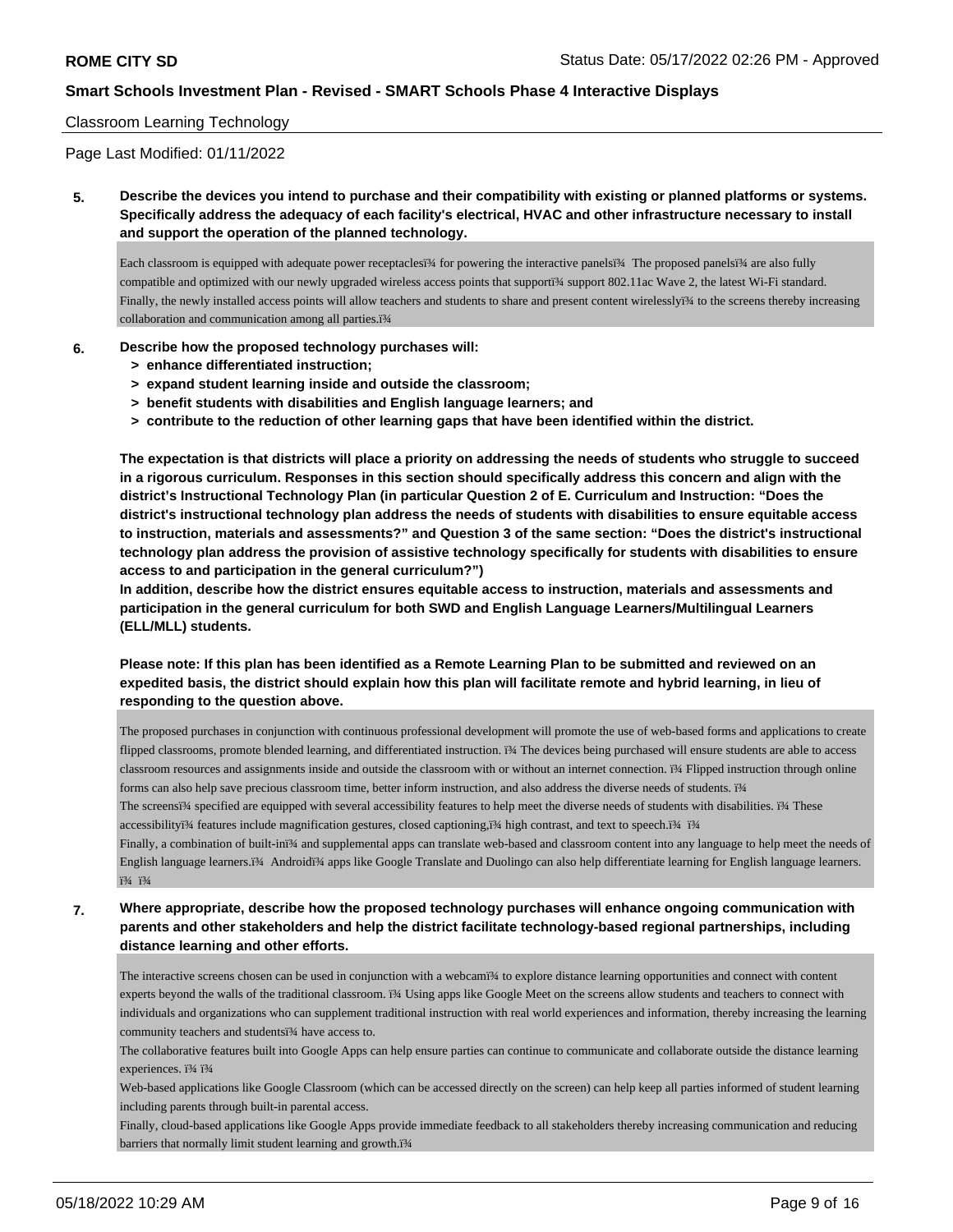### Classroom Learning Technology

Page Last Modified: 01/11/2022

**8. Describe the district's plan to provide professional development to ensure that administrators, teachers and staff can employ the technology purchased to enhance instruction successfully.**

**Note: This response should be aligned and expanded upon in accordance with your district's response to Question 1 of F. Professional Development of your Instructional Technology Plan: "Please provide a summary of professional development offered to teachers and staff, for the time period covered by this plan, to support technology to enhance teaching and learning. Please include topics, audience and method of delivery within your summary."**

**Please note: If this plan has been identified as a Remote Learning Plan to be submitted and reviewed on an expedited basis, the district should provide a statement confirming that the district has provided or will provide professional development on these devices to its staff, in lieu of responding to the question above.**

The training needs of the staff and administration will be continuously assessed through online surveys, formal and informali¾ observations, and collaboration with our professional development committee. Trainingï¾ and professional developmentï¾ topics will be centered around Google Apps training, blended learning, flipped classrooms, digital citizenship, and other topics/applications to be identified through faculty and student surveys and feedback.

All parties will be properly trained for the new equipment through a combination of face-to-face and online professional development. Face-to-face professional development offerings will be available for staff and administration inside and outside the district by coordinating professional development offerings with our local BOCES and RIC (regional information center).i¾ The use of early adopters and technology points of contact in each building can help ensure training can be accessed outside of those offerings and be ongoing.i<sup>3</sup>/4

District-basedï¾ instructional support staff will supplement formal professional development training with push-in instructional support to help teachers and students utilize the new hardware and applications efficiently inside and outside the classroom. i¾

Finally, all parties will have the ability to access training resources from anywhere through the use of personalized web-based professional development. i<sup>3</sup> We plan on using existing web-based training resources in addition to creating our own through the use of Google Slides, Camtasiaï¾ Studio, and Articulate Storyline.

- **9. Districts must contact one of the SUNY/CUNY teacher preparation programs listed on the document on the left side of the page that supplies the largest number of the district's new teachers to request advice on innovative uses and best practices at the intersection of pedagogy and educational technology.**
	- By checking this box, you certify that you have contacted the SUNY/CUNY teacher preparation program that supplies the largest number of your new teachers to request advice on these issues.
	- **9a. Please enter the name of the SUNY or CUNY Institution that you contacted.**

SUNY Cortland

**9b. Enter the primary Institution phone number.**

607-753-5431

**9c. Enter the name of the contact person with whom you consulted and/or will be collaborating with on innovative uses of technology and best practices.**

Andrea Lachance

- **10. To ensure the sustainability of technology purchases made with Smart Schools funds, districts must demonstrate a long-term plan to maintain and replace technology purchases supported by Smart Schools Bond Act funds. This sustainability plan shall demonstrate a district's capacity to support recurring costs of use that are ineligible for Smart Schools Bond Act funding such as device maintenance, technical support, Internet and wireless fees, maintenance of hotspots, staff professional development, building maintenance and the replacement of incidental items. Further, such a sustainability plan shall include a long-term plan for the replacement of purchased devices and equipment at the end of their useful life with other funding sources.**
	- $\boxtimes$  By checking this box, you certify that the district has a sustainability plan as described above.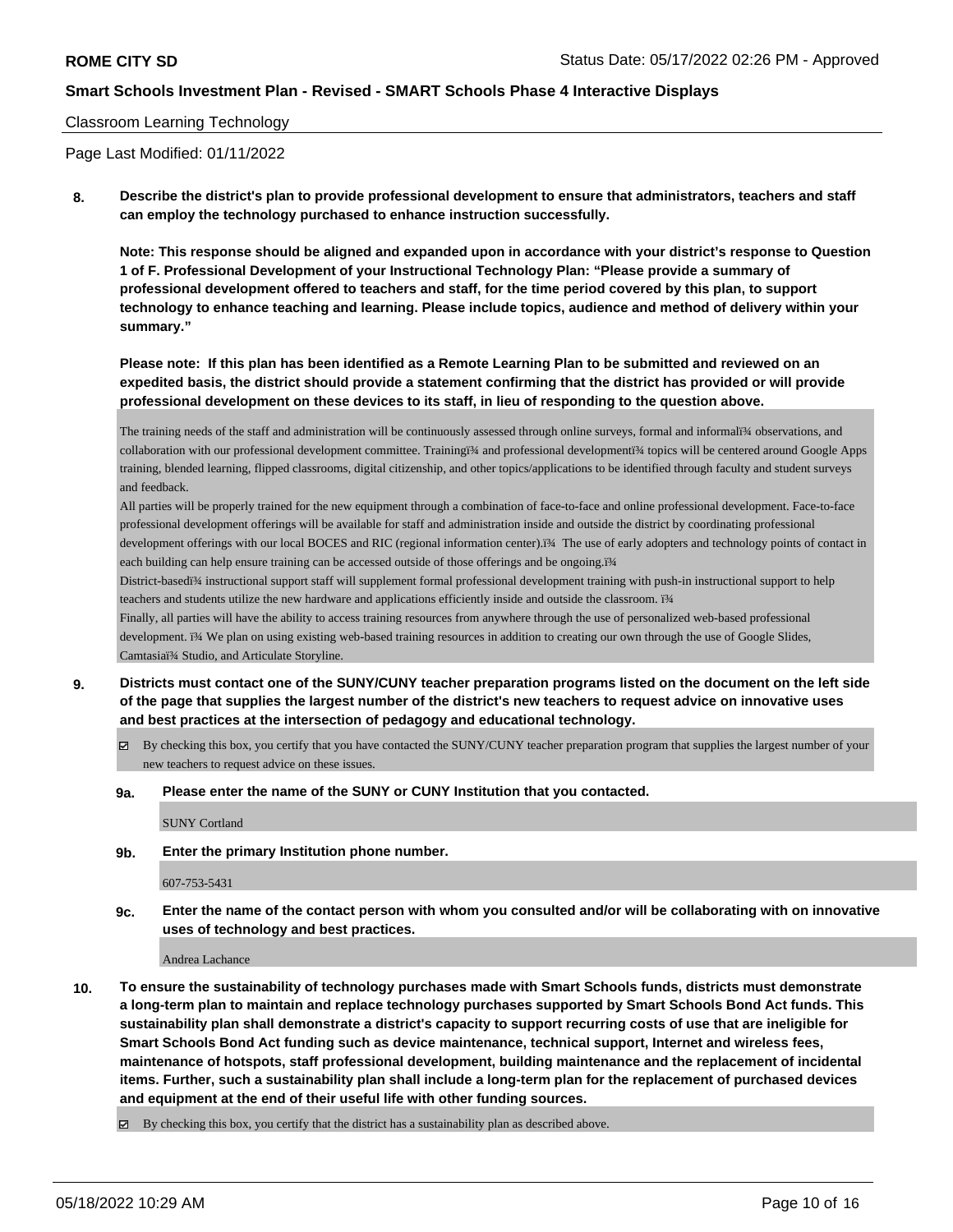### Classroom Learning Technology

Page Last Modified: 01/11/2022

**11. Districts must ensure that devices purchased with Smart Schools Bond funds will be distributed, prepared for use, maintained and supported appropriately. Districts must maintain detailed device inventories in accordance with generally accepted accounting principles.**

By checking this box, you certify that the district has a distribution and inventory management plan and system in place.

**12. Please detail the type, quantity, per unit cost and total cost of the eligible items under each sub-category.**

| Select the allowable expenditure<br>type.<br>Repeat to add another item under | I Item to be Purchased                 | Quantity | Cost per Item | <b>Total Cost</b> |
|-------------------------------------------------------------------------------|----------------------------------------|----------|---------------|-------------------|
| each type.                                                                    |                                        |          |               |                   |
| Interactive Whiteboards                                                       | <b>Promethean Elements Interactive</b> | 354      | 5,700.00      | 2,017,800.00      |
|                                                                               | Panel                                  | 354      | 5,700.00      | 2,017,800         |

#### **13. Final 2014-15 BEDS Enrollment to calculate Nonpublic Sharing Requirement (no changes allowed.)**

|            | l Public Enrollment | Nonpublic Enrollment | l Total Enrollment | <i>Nonpublic</i><br>Percentage |
|------------|---------------------|----------------------|--------------------|--------------------------------|
| Enrollment | 5,208               | 78                   | 5.286.00           | 1.48                           |

#### **14. If you are submitting an allocation for Classroom Learning Technology complete this table.**

|                         | Public School Sub-Allocation | <b>Estimated Nonpublic Loan</b><br>Amount<br>(Based on Percentage Above) | <b>Estimated Total Public and</b><br>Nonpublic Sub-Allocation |
|-------------------------|------------------------------|--------------------------------------------------------------------------|---------------------------------------------------------------|
| Interactive Whiteboards | 2,017,800.00                 | 0.00                                                                     | 2,017,800.00                                                  |
| Computer Servers        | (No Response)                | 0.00                                                                     | 0.00                                                          |
| Desktop Computers       | (No Response)                | 0.00                                                                     | 0.00                                                          |
| <b>Laptop Computers</b> | (No Response)                | 0.00                                                                     | 0.00                                                          |
| <b>Tablet Computers</b> | (No Response)                | 0.00                                                                     | 0.00                                                          |
| <b>Other Costs</b>      | (No Response)                | 0.00                                                                     | 0.00                                                          |
| Totals:                 | 2,017,800.00                 | 0                                                                        | 2,017,800                                                     |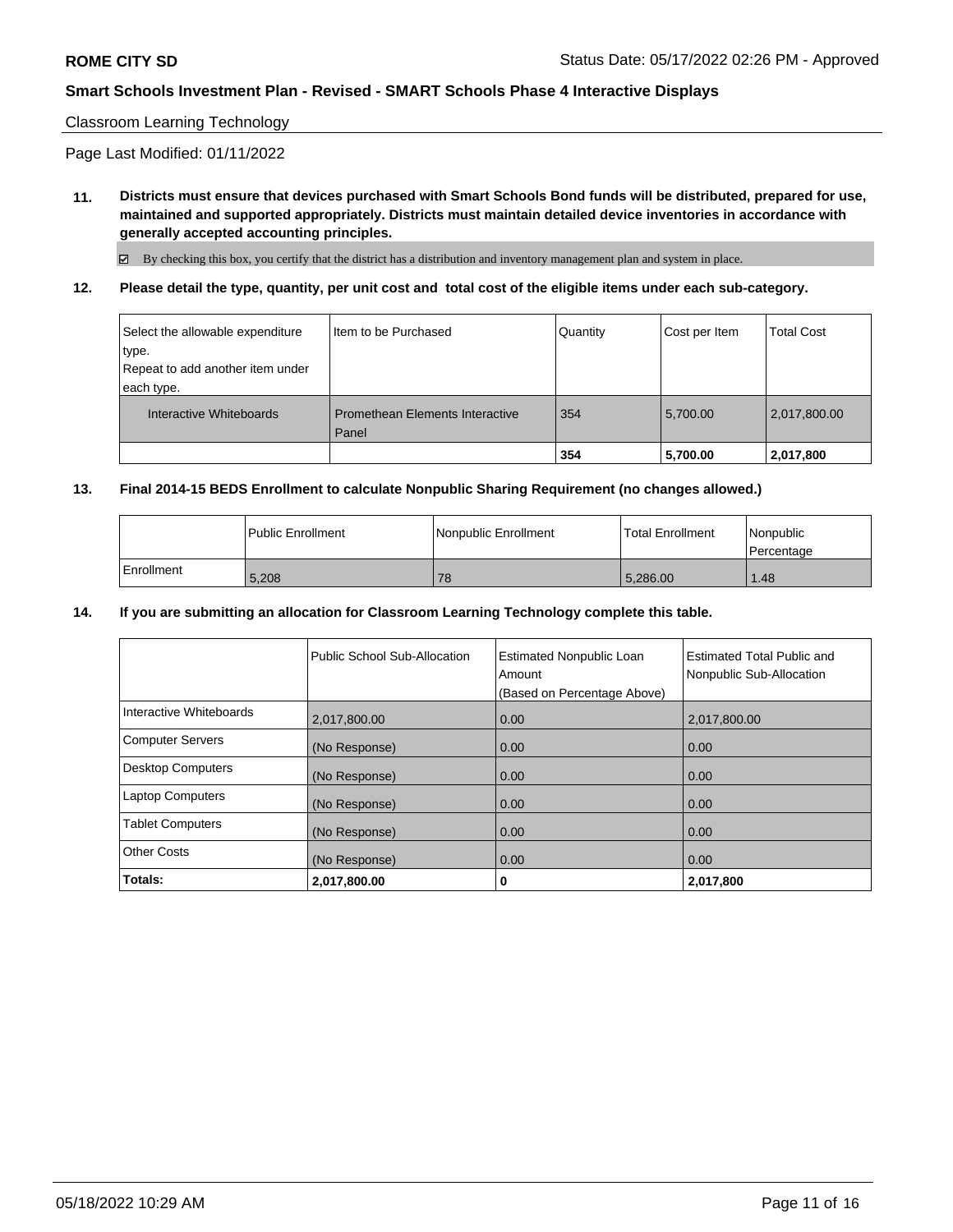### Pre-Kindergarten Classrooms

Page Last Modified: 09/21/2021

**1. Provide information regarding how and where the district is currently serving pre-kindergarten students and justify the need for additional space with enrollment projections over 3 years.**

(No Response)

- **2. Describe the district's plan to construct, enhance or modernize education facilities to accommodate prekindergarten programs. Such plans must include:**
	- **Specific descriptions of what the district intends to do to each space;**
	- **An affirmation that new pre-kindergarten classrooms will contain a minimum of 900 square feet per classroom;**
	- **The number of classrooms involved;**
	- **The approximate construction costs per classroom; and**
	- **Confirmation that the space is district-owned or has a long-term lease that exceeds the probable useful life of the improvements.**

(No Response)

**3. Smart Schools Bond Act funds may only be used for capital construction costs. Describe the type and amount of additional funds that will be required to support ineligible ongoing costs (e.g. instruction, supplies) associated with any additional pre-kindergarten classrooms that the district plans to add.**

(No Response)

**4. All plans and specifications for the erection, repair, enlargement or remodeling of school buildings in any public school district in the State must be reviewed and approved by the Commissioner. Districts that plan capital projects using their Smart Schools Bond Act funds will undergo a Preliminary Review Process by the Office of Facilities Planning.**

**Please indicate on a separate row each project number given to you by the Office of Facilities Planning.**

| Project Number |  |
|----------------|--|
| (No Response)  |  |

**5. Please detail the type, quantity, per unit cost and total cost of the eligible items under each sub-category.**

| Select the allowable expenditure | Item to be purchased | Quantity      | Cost per Item | <b>Total Cost</b> |
|----------------------------------|----------------------|---------------|---------------|-------------------|
| type.                            |                      |               |               |                   |
| Repeat to add another item under |                      |               |               |                   |
| each type.                       |                      |               |               |                   |
| (No Response)                    | (No Response)        | (No Response) | (No Response) | 0.00              |
|                                  |                      | 0             | 0.00          |                   |

**6. If you have made an allocation for Pre-Kindergarten Classrooms, complete this table.**

**Note that the calculated Total at the bottom of the table must equal the Total allocation for this category that you entered in the SSIP Overview overall budget.**

|                                          | Sub-Allocation |
|------------------------------------------|----------------|
| Construct Pre-K Classrooms               | (No Response)  |
| Enhance/Modernize Educational Facilities | (No Response)  |
| <b>Other Costs</b>                       | (No Response)  |
| Totals:                                  | 0.00           |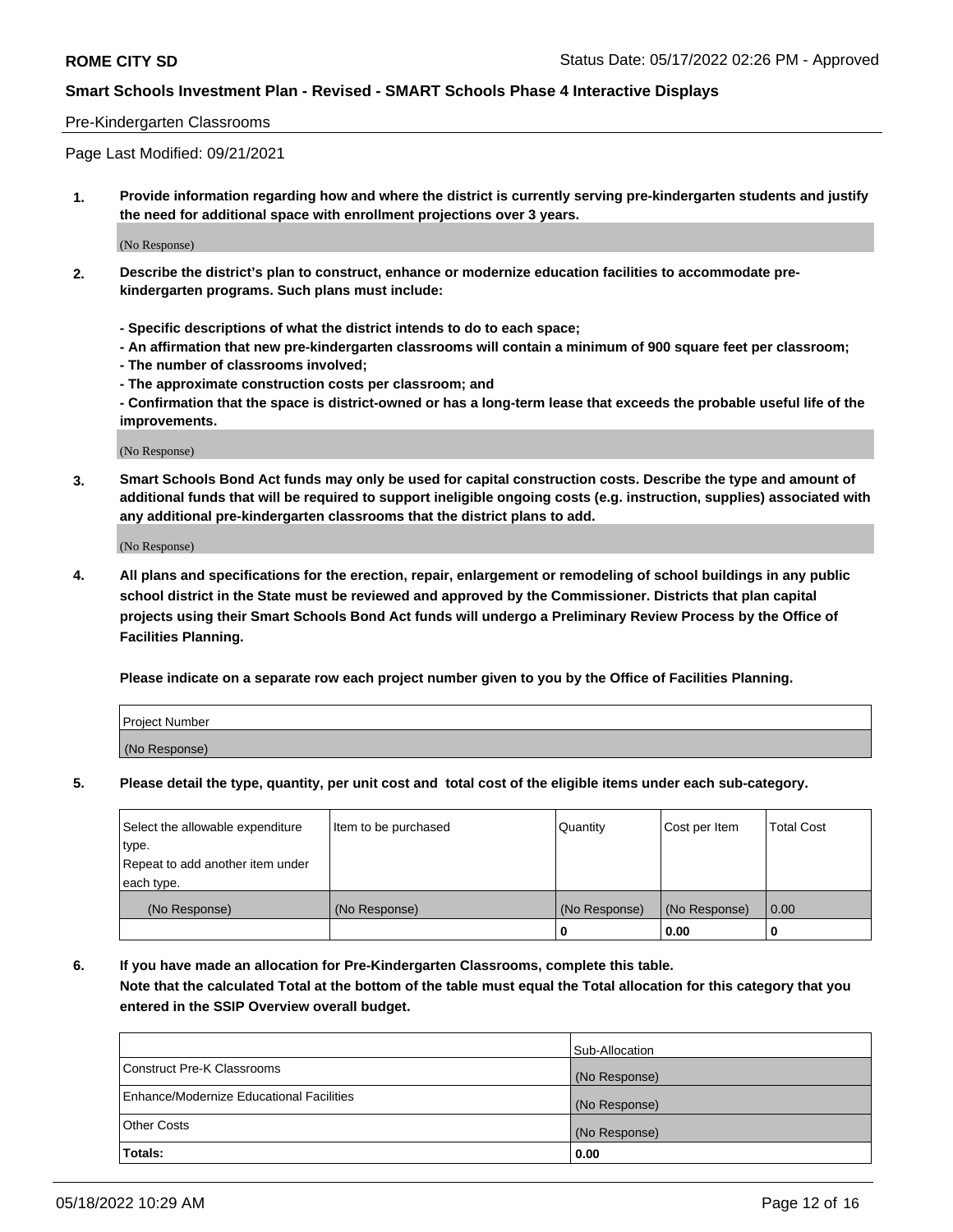#### Replace Transportable Classrooms

Page Last Modified: 09/21/2021

**1. Describe the district's plan to construct, enhance or modernize education facilities to provide high-quality instructional space by replacing transportable classrooms.**

(No Response)

**2. All plans and specifications for the erection, repair, enlargement or remodeling of school buildings in any public school district in the State must be reviewed and approved by the Commissioner. Districts that plan capital projects using their Smart Schools Bond Act funds will undergo a Preliminary Review Process by the Office of Facilities Planning.**

**Please indicate on a separate row each project number given to you by the Office of Facilities Planning.**

| <b>Project Number</b> |  |
|-----------------------|--|
| (No Response)         |  |

**3. For large projects that seek to blend Smart Schools Bond Act dollars with other funds, please note that Smart Schools Bond Act funds can be allocated on a pro rata basis depending on the number of new classrooms built that directly replace transportable classroom units.**

**If a district seeks to blend Smart Schools Bond Act dollars with other funds describe below what other funds are being used and what portion of the money will be Smart Schools Bond Act funds.**

(No Response)

**4. Please detail the type, quantity, per unit cost and total cost of the eligible items under each sub-category.**

| Select the allowable expenditure | Item to be purchased | Quantity      | Cost per Item | <b>Total Cost</b> |
|----------------------------------|----------------------|---------------|---------------|-------------------|
| type.                            |                      |               |               |                   |
| Repeat to add another item under |                      |               |               |                   |
| each type.                       |                      |               |               |                   |
| (No Response)                    | (No Response)        | (No Response) | (No Response) | 0.00              |
|                                  |                      | U             | 0.00          |                   |

**5. If you have made an allocation for Replace Transportable Classrooms, complete this table.**

**Note that the calculated Total at the bottom of the table must equal the Total allocation for this category that you entered in the SSIP Overview overall budget.**

|                                                | Sub-Allocation |
|------------------------------------------------|----------------|
| Construct New Instructional Space              | (No Response)  |
| Enhance/Modernize Existing Instructional Space | (No Response)  |
| <b>Other Costs</b>                             | (No Response)  |
| Totals:                                        | 0.00           |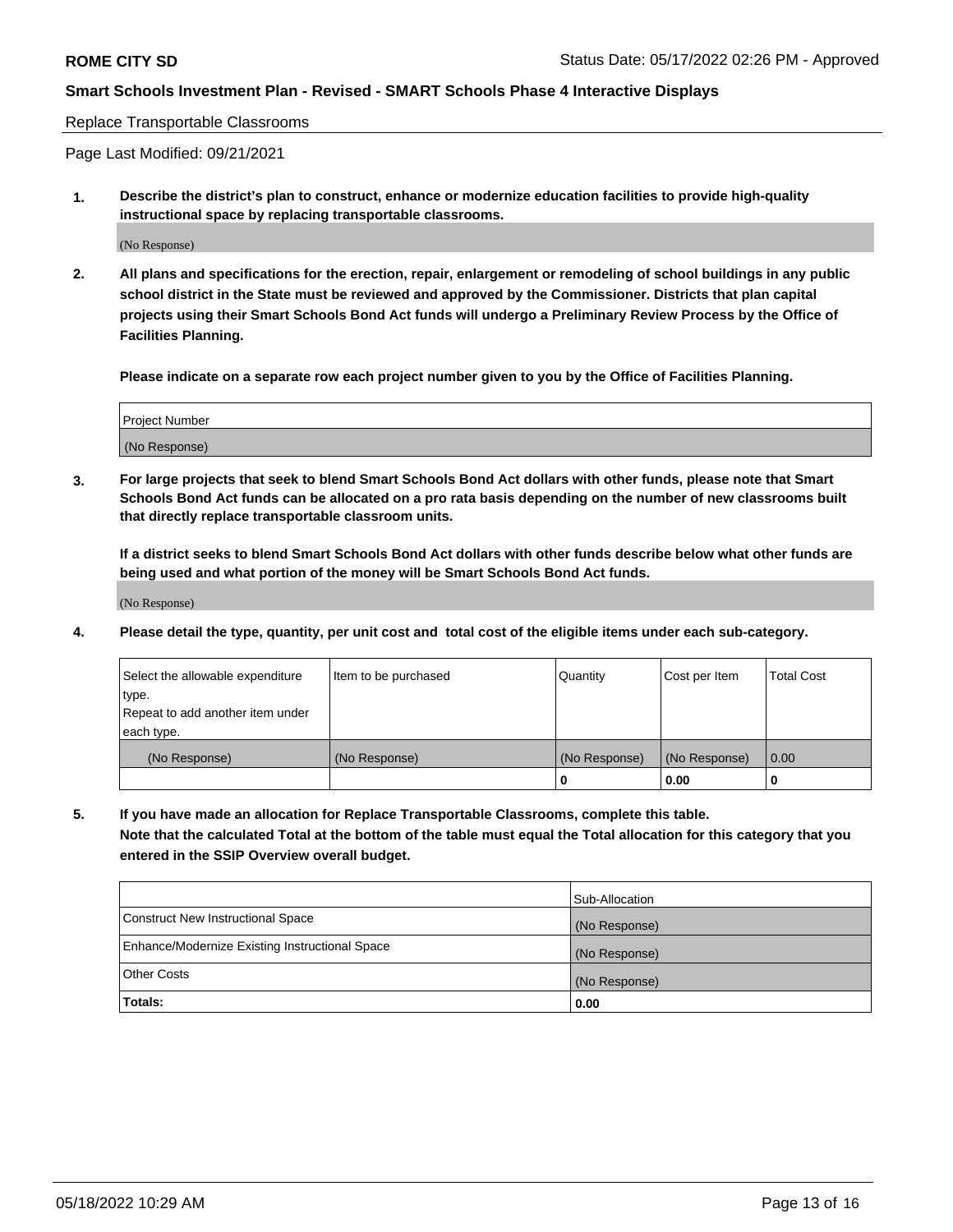### High-Tech Security Features

Page Last Modified: 09/21/2021

**1. Describe how you intend to use Smart Schools Bond Act funds to install high-tech security features in school buildings and on school campuses.**

(No Response)

**2. All plans and specifications for the erection, repair, enlargement or remodeling of school buildings in any public school district in the State must be reviewed and approved by the Commissioner. Smart Schools plans with any expenditures in the High-Tech Security category require a project number from the Office of Facilities Planning. Districts must submit an SSBA LOI and receive project numbers prior to submitting the SSIP. As indicated on the LOI, some projects may be eligible for a streamlined review and will not require a building permit. Please indicate on a separate row each project number given to you by the Office of Facilities Planning.**

| Project Number |  |
|----------------|--|
| (No Response)  |  |

- **3. Was your project deemed eligible for streamlined Review?**
	- Yes
	- $\square$  No
- **4. Include the name and license number of the architect or engineer of record.**

| Name          | License Number |
|---------------|----------------|
| (No Response) | (No Response)  |

**5. Please detail the type, quantity, per unit cost and total cost of the eligible items under each sub-category.**

| Select the allowable expenditure<br>type.<br>Repeat to add another item under | Item to be purchased | Quantity           | Cost per Item         | Total Cost |
|-------------------------------------------------------------------------------|----------------------|--------------------|-----------------------|------------|
| each type.                                                                    |                      |                    |                       |            |
| (No Response)                                                                 | (No Response)        | (No Response)<br>o | (No Response)<br>0.00 | 0.00       |

**6. If you have made an allocation for High-Tech Security Features, complete this table. Enter each Sub-category Public Allocation based on the the expenditures listed in Table #5.**

|                                                      | Sub-Allocation |
|------------------------------------------------------|----------------|
| Capital-Intensive Security Project (Standard Review) | (No Response)  |
| Electronic Security System                           | (No Response)  |
| <b>Entry Control System</b>                          | (No Response)  |
| Approved Door Hardening Project                      | (No Response)  |
| <b>Other Costs</b>                                   | (No Response)  |
| Totals:                                              | 0.00           |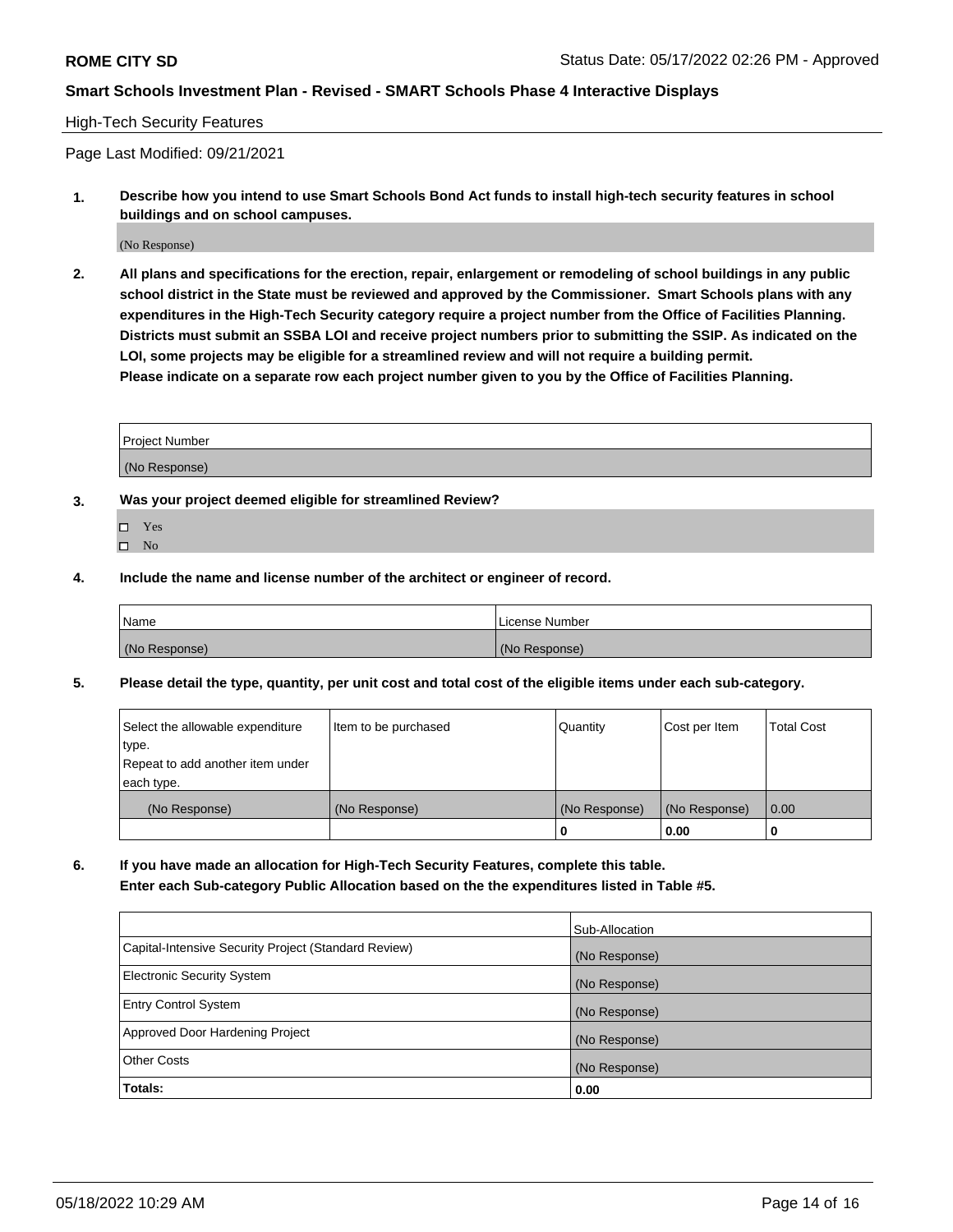#### Non-Public Schools

Page Last Modified: 09/21/2021

**1. Describe your plan to utilize SSBA funds to purchase devices and loan to the nonpublic schools within your district. Please specify what devices have been requested by the nonpublic schools. If the nonpublic schools have not finalized requests, the district should provide the date nonpublic schools will submit the request by.**

**Please note: If this plan has been identified as a Remote Learning Plan to be submitted and reviewed on an expedited basis, the district should state that they will reach out to the nonpublic schools upon submission of the application, in lieu of responding to the question above.**

(No Response)

- **2. A final Smart Schools Investment Plan cannot be approved until school authorities have adopted regulations specifying the date by which requests from nonpublic schools for the purchase and loan of Smart Schools Bond Act classroom technology must be received by the district.**
	- By checking this box, you certify that you have such a plan and associated regulations in place that have been made public.
	- **2a. Please enter the date each year nonpublic schools must request loanable items from the school district. This date cannot be earlier than June 1 of the previous school year.**

(No Response)

#### **3. Final 2014-15 BEDS Enrollment to calculate Nonpublic Sharing Requirement (no changes allowed.)**

|            | <b>Public Enrollment</b> | l Nonpublic Enrollment | <b>Total Enrollment</b> | l Nonpublic Percentage |  |
|------------|--------------------------|------------------------|-------------------------|------------------------|--|
| Enrollment | 5,208                    |                        | 5.286.00                | .48                    |  |

### **4. Nonpublic Loan Calculator**

|                                                        | Loanable<br>School<br>Connectivity | Loanable<br>Classroom<br>Technology | Additional<br>Nonpublic<br>Loan<br>(Optional) | <b>Estimated</b><br>Per Pupil<br>Amount -<br>This Plan | Previously<br>Approved<br>Per Pupil<br>Amount(s) | Cumulative<br>Per Pupil<br>Loan<br>Amount | <b>Final Per</b><br>Pupil Loan<br>Amount -<br>This Plan | l Final Total<br>l Loan<br>Amount -<br>This Plan |
|--------------------------------------------------------|------------------------------------|-------------------------------------|-----------------------------------------------|--------------------------------------------------------|--------------------------------------------------|-------------------------------------------|---------------------------------------------------------|--------------------------------------------------|
| <b>Required Nonpublic</b><br>Loan                      | 0.00                               | 2,017,800.0<br><b>U</b>             |                                               | 250.00                                                 | 250.00                                           | 250.00                                    | 0.00                                                    | 0.00                                             |
| Final Adjusted Loan<br>- (If additional loan<br>funds) | 0.00                               | 2,017,800.0<br>$\Omega$             | (No<br>Response)                              | 250.00                                                 | 250.00                                           | 250.00                                    | 0.00                                                    | 0.00                                             |

### **5. Nonpublic Share**

|           |                                          | Final Per Pupil Amount | Final Nonpublic Loan Amount |
|-----------|------------------------------------------|------------------------|-----------------------------|
|           | Pending and Previously<br>Approved Plans | 250.00                 | 19.500.00                   |
| This Plan |                                          | 0.00                   | 0.00                        |
| Total     |                                          | 250.00                 | 19,500.00                   |

# **6. Distribution of Nonpublic Loan Amount by School**

| l Nonpublic School Name                  | 2018-19 K-12 Enrollment | Special Ed School? If Yes, not eligible |
|------------------------------------------|-------------------------|-----------------------------------------|
| ROME CATHOLIC SCHOOL                     | 40                      | l No                                    |
| UPSTATE CEREBRAL PALSY- ROME ED<br>l CTR |                         | l No                                    |